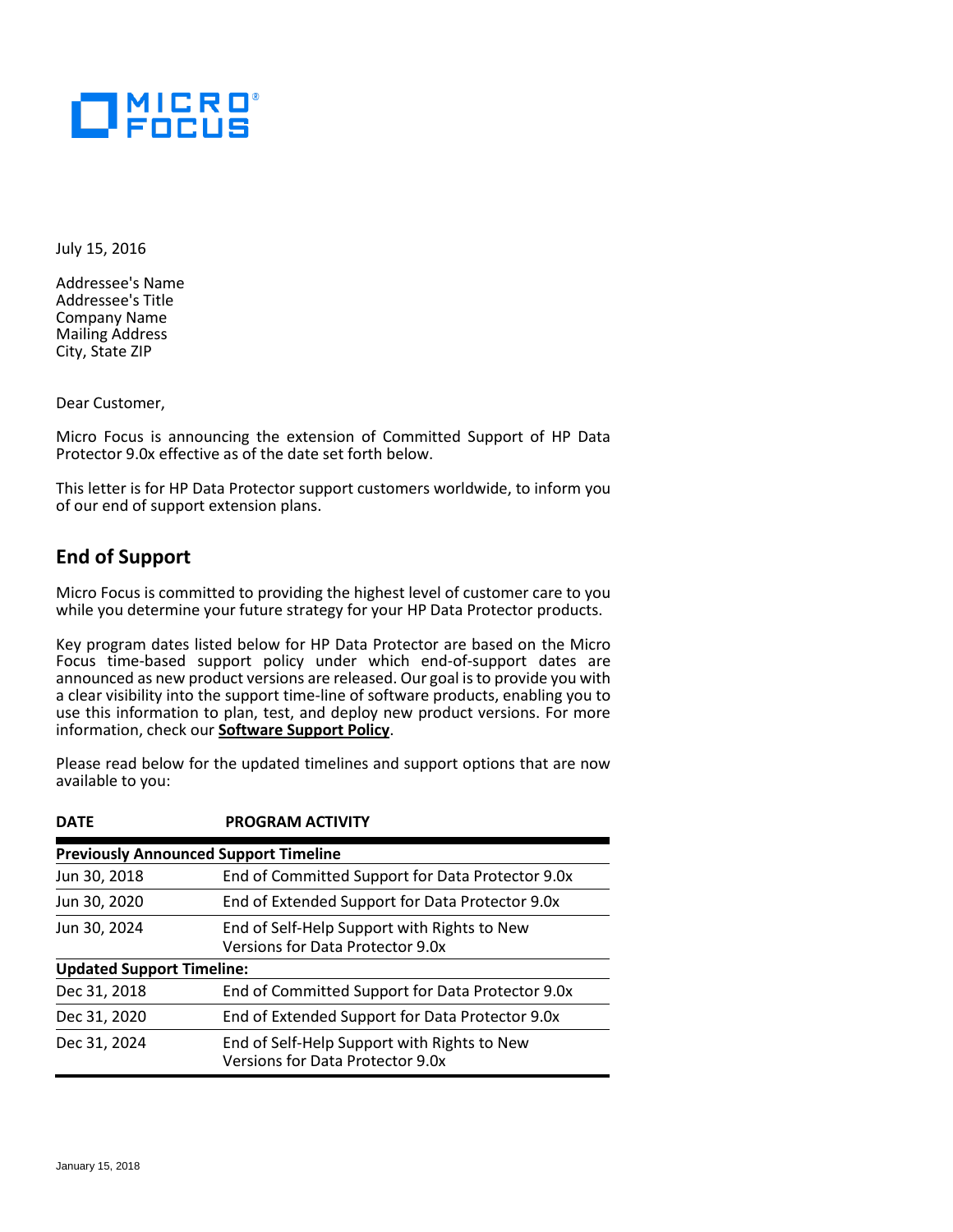

Please refer to **[Appendix A](#page-1-0)** for definition of terms for product obsolescence and **Appendix B** for the list of affected Data Protector product numbers.

## **More information**

Should you have any questions about this end of support extension communication, or for assistance in understanding the options available to you, please contact your local Micro Focus sales representative or Micro Focus business partner. When providing information, please include your name, country, phone number, company name, product number and your Micro Focus service agreement identifier or Micro Focus system handle.

In addition, for technical assistance and information, please visit Software Support Online: **[Micro Focus.com/software/support](http://www.hpe.com/software/support)**

Micro Focus once again wishes to thank you for choosing HP Data Protector 9.0x. We appreciate your business and look forward to continuing to serve your business needs in the future.

Sincerely, Micro Focus

## <span id="page-1-0"></span>**Appendix A: Definitions**

This product version obsolescence is covered by version 5 of our Release & Support policy. Definitions of terms are provided by the product version obsolescence guidelines documented at **[hpe.com/software/support-lifecycle](https://www.hpe.com/software/support-lifecycle)**

### **Product Support**

Product Support is the reactive engagement of regional support resources (Support Center) and division support resources (Lab), in accordance with your purchased support plan, for the resolution of product defects, plus product enhancements for a specific product version. This includes investigation of newly reported defects and if appropriate, development of defect fixes and making these available for customers via patches. The Micro Focus product teams (Lab) will review and either approve or deny requests for defect fixes and enhancements (including additional support for newly-released operating system versions).

While Micro Focus investigates all problems and issues raised for products covered under Product Support, customers may be required to install the most current version or patches as part of the troubleshooting process.

Version Maturity may apply to specific versions of Micro Focus products. Version Maturity means that, for a specific product version, no further enhancements or changes to functionality is planned, nor are any further platform refreshes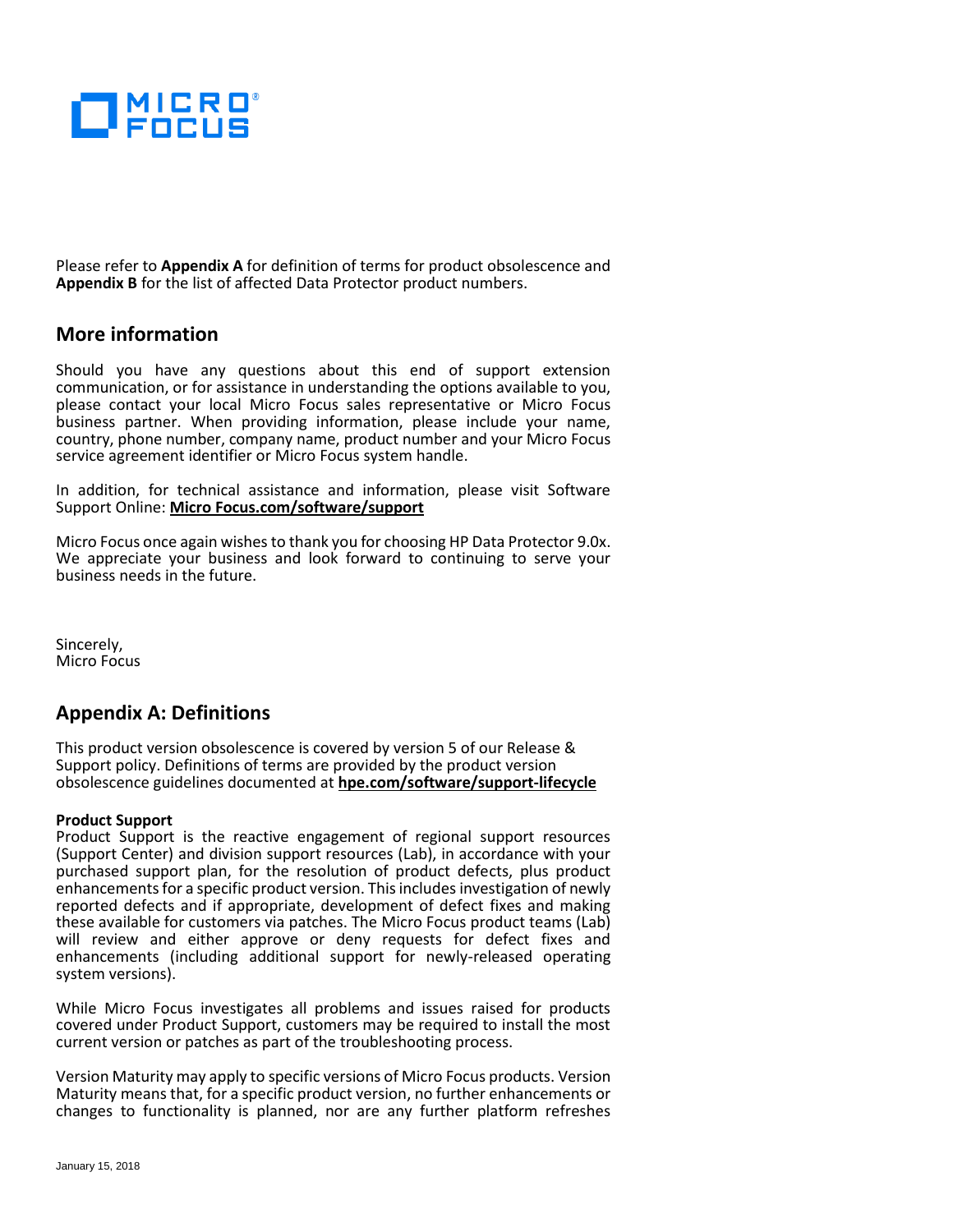

planned in order to update that product version to support current or future operating systems, operating system versions or hardware platforms.

### **End of Committed Support Date**

End of Committed Support (EOCS) Date is the last date software maintenance, installation and configuration assistance, and other standard support services will be accepted for the specified product release (as specified by the version numbering). EOCS also means the last date Software Change Requests (SCRs) will be accepted for a specified Version of a Product. After the EOCS date, all SCRs will be planned for future versions, as applicable. Current patches for the version of the product reaching EOCS will remain available for electronic download for a reasonable period of time.

#### **End of Extended Support Date**

Extended Support is provided for an additional 2 years after EOCS Date. Extended Support consists of web-based access to the online support Knowledge Base, which contains technical information for Micro Focus products including white papers, existing patches and known problems for a specific product version.

Extended Support is limited to:

- Around the clock self-solve support
- Access to technical support engineers

Access to existing patches and hot-fixes created while the product version was in Committed Support. No new enhancement requests, patches, fixes, document changes or platform certifications will be made for product versions in Extended Support.

#### **Self-Help Support with Rights to New Versions**

Self-Help Support with Rights to New Version is an integral component of all software support contracts. Self-Help Support with Rights to New Versions consists of web-based access to the online support Knowledge Base, which contains technical information for Micro Focus products including white papers, existing patches and known problems for a specific product version. Upon the expiration of Extended Support for a product or product version, and for which a successor product or product version is commercially available, Micro Focus offers a minimum of four (4) years of Self-Help Support with Rights to New Versions.

### **Dependent Components and Third-Party Products**

In some instances support for specific Micro Focus product(s) and/or version(s) may run longer than the support for underlying operating system(s), adjacent/integrated application(s) or version(s). In this event, it is Micro Focus's intent to communicate with affected Micro Focus product/product version customers in a timely manner. However, there are cases where Micro Focus does not receive notification of the End-of-Support for these products (operating system(s) or adjacent/integrated application(s), or version(s)) in advance of the general public. In any case, should the underlying operating system(s), adjacent/integrated application(s) or version(s) become unsupported by its